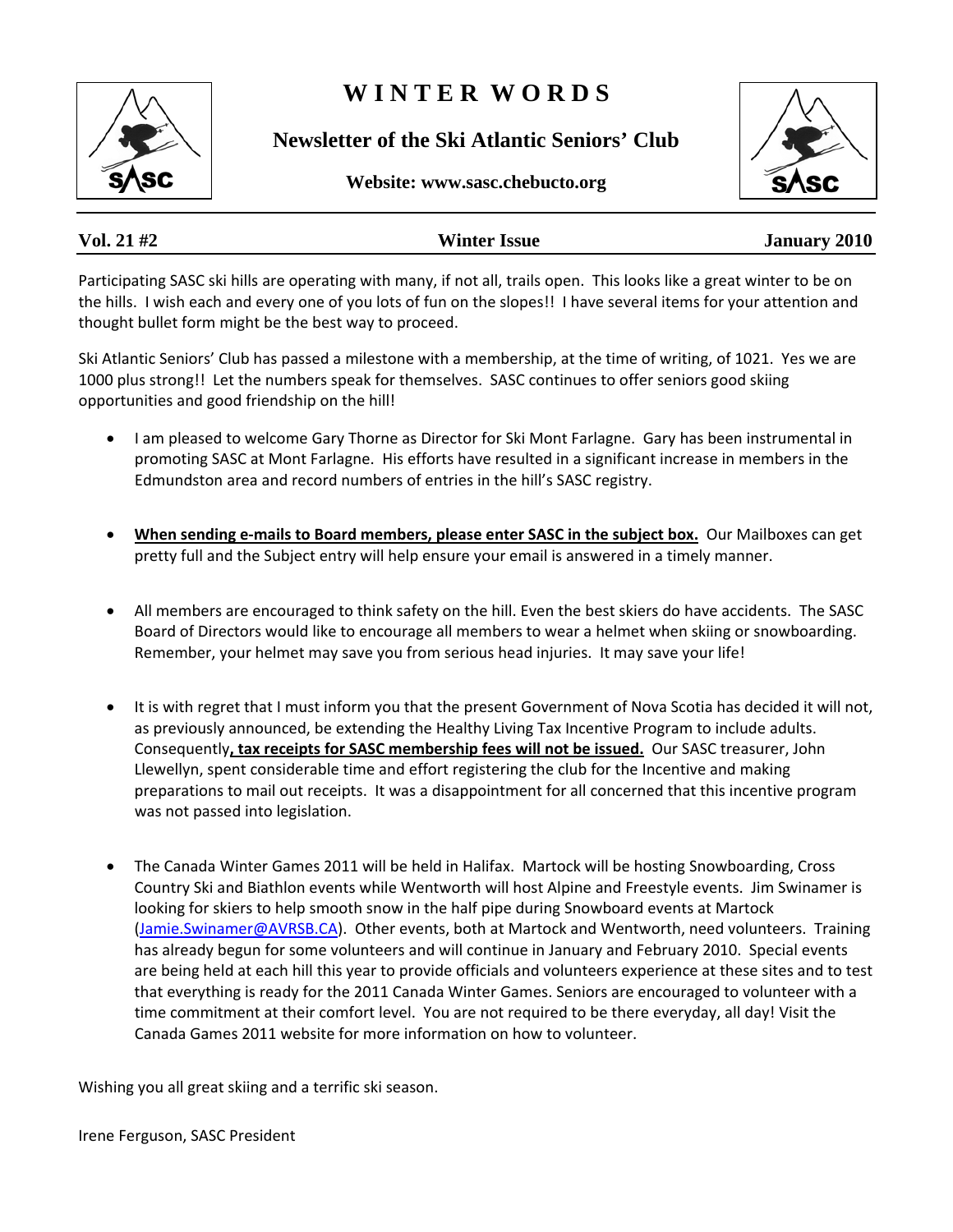## **SASC DIRECTORS – SKI HILLS**

| Ben Eoin              | <b>Rene Samson</b><br>902-587-2426<br>renesamson@hotmail.com   |
|-----------------------|----------------------------------------------------------------|
| Ski Martock           | John Pierce<br>902-765-3055<br>johnpierce_@hotmail.com         |
| Ski Wentworth         | Lorraine Haley<br>902-897-2511<br>lorhaley@ns.sympatico.ca     |
| Poley Mountain        | <b>Andre Chartrand</b><br>506-856-8992<br>chartran@nbnet.nb.ca |
| Crabbe Mountain       | Don Buck<br>506-457-9485<br>donbu@nb.sympatico.ca              |
| <b>Mount Farlagne</b> | Gary Thorne<br>506-735-8542<br>gtfromnb@hotmail.com            |
| Sugarloaf Ski Park    | John Murley<br>902-477-3217<br><u>j8murley@eastlink.ca</u>     |

## **KELL ANTOFT DAYS 2010**

#### **Nova Scotia**

**Ski Martock** –Wednesday, January 27

**Ben Eoin** – Wednesday, February 10

**Ski Wentworth** – Thursday, March 4

**Kell Antoft Day, March 4** - Wentworth invites you to come join us for a day of skiing and socializing. There are some great trail additions and modifications that you will enjoy.

Near the sign-in book we'll be greeting you with coffee and tea and calories. When you sign in you may buy a ticket for our luncheon at 1:30 upstairs in Duckey's Pub. There will be a choice of chowder, chili or soup with the kitchen's melt-in-you-mouth biscuits, and later coffee, tea and treats for just \$8.00. There will also be draws for prizes. Lessons will be as usual on Thursday with Jim Martin and Daniel Stewart – 9:00 for beginners and 10:30 general.

Lorraine Haley, Hill Director - Wentworth

## **New Brunswick**

**Mount Farlagne** – Tues. Evening, Feb. 16 & Wed. Morning, Feb. 17 Take exit 13B, Edmundston Accommodation – Quality Inn 1 800 424‐6423/front desk 1 506 735‐5525 (better choice)

**Crabbe Mountain** – Thurs., February 18 Accommodation – Riverside Resort & Conference Centre – Phone (506) 363‐5111, Toll Free (800) 561‐5111

**Poley Mountain** – Friday, February 19 (Hill Opens at 10 a.m.) Accommodation – Amsterdam Inn, Sussex All Seasons Inn, Main St., Sussex Phone (506) 433‐2220 Check out Poley Mountain's Website For recommended accommodation in the local area.

#### **PLEASE NOTE THE CHANGE IN THE NAME OF THE HOTEL FOR CRABBE MOUNTAIN**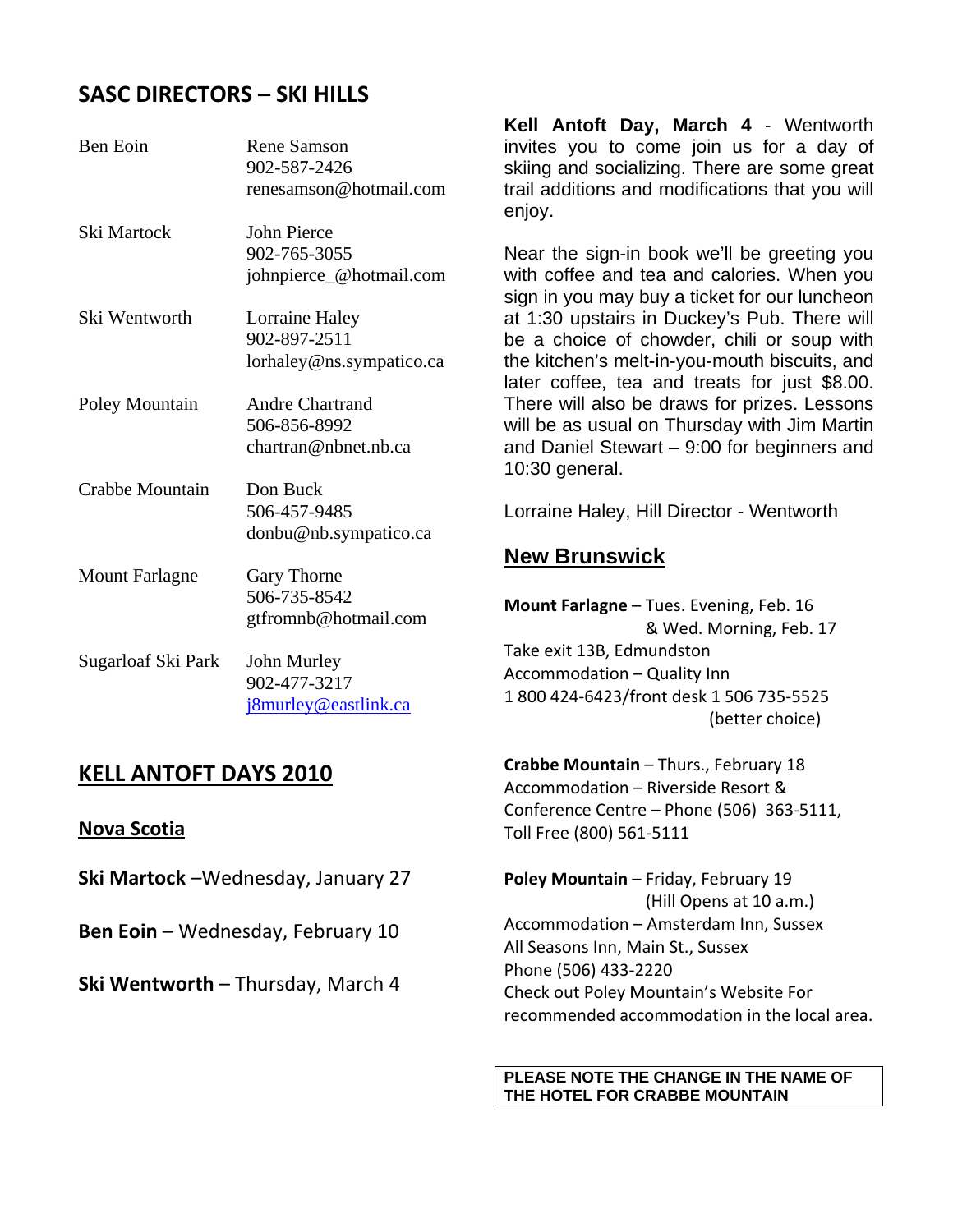# **REMINDER – BOOK YOUR SKI TRIP**

(1) Mont St. Anne (Jan 31-Feb 8)

.

Telephone Bob Webb (902 897- 4679) immediately so that he can check on room availability at the Hotel. There is still space on the bus

(II) Bretton Woods (Mar 7-11) is still accepting bookings. Sixty-four people have reserved at the time of printing Winter Words

Double \$911.24 – total cost for 2 people – includes accommodation, 2 daily ski lift tickets, 2 coffee and pastry breakfasts. Triple \$952.66 – total cost for 3 people sharing a room. Quad \$994.08 – total cost for 4 people sharing a room. Single \$891.62 – total cost for a single room.

To Reserve call directly to Mt Washington (OMNI Hotel) at 1-800-258-0330. Identify yourself as a SASC member for the special rate.

Please advise Lorraine Haley when you have completed reservations. Phone 902 897- 2511 e-mail: [les.haley@ns.sympatico.ca](mailto:les.haley@ns.sympatico.ca)

# **PIN ROUGE SKI TRIP**

Centre de Ski Pin Rouge, located at New Richmond, QC, has a quadruple ski lift and fifteen runs, mostly intermediate and difficult but with a 3,500 meter easy run from the top of the mountain. It is located 455 km from Moncton and 684 km from Halifax.

Andre Chartrand, our SASC representative at Poley Mountain, has booked some condos at Pin Rouge for March 19, 20 and 21. The cost (four to a condo) is \$ 138 each which includes two nights lodging and two days skiing.

Anyone interested in this trip, can contact Andre at (506) 856‐8992, Cell 866‐4908, E‐Mail [chartran@nbnet.nb.ca](mailto:chartran@nbnet.nb.ca)

Ski Atlantic Seniors' Club is pleased to announce purchases from Mark's Work Warehouse may be embroidered with the SASC logo for a nominal fee (just \$5.25 to \$5.75). Present your SASC membership card at any Mark's Work Warehouse and give the SASC account number #00245384. Most purchases will receive a 10% discount. Individual orders may be made, with the exception being ball caps which must be ordered in lots of 12 or more. The embroidery machines must be reconfigured to embroider them. Anyone wishing to order a ball cap for \$ 4.99 plus embroidery and shipping fees, please email Irene Ferguson **[\(john\\_irene\\_ferguson@yahoo.ca\)](mailto:john_irene_ferguson@yahoo.ca)**. These ball caps are very nice and are similar to those available two years ago.